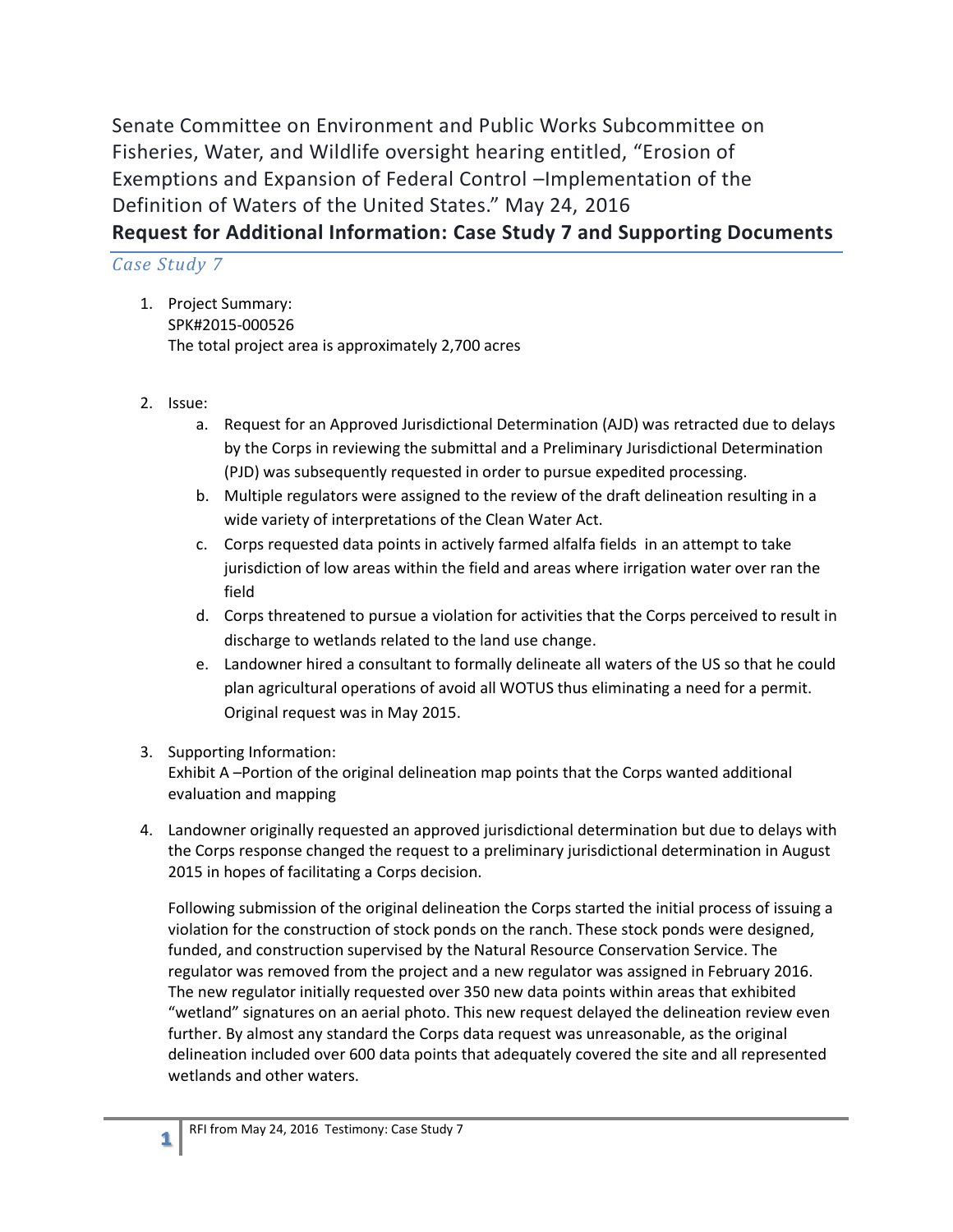The Corps requested additional data points in actively farmed alfalfa fields (Exhibit A) in an attempt to take jurisdiction of low areas within the field and areas where irrigation water over ran the field. The Corps also instructed the delineator to take additional data points in low areas within fields that are dry land farmed. The landowner decided to remove these fields from the delineation study boundary and move ahead with an agricultural project that involved planting an orchard in the alfalfa and fields historically used for dry land farming without a Corps verified delineation in these fields. This move would have essentially operating at risk. The Corp regulator informed the landowner and our staff that changing from alfalfa to orchards would constitute a land use change and that Corps regulators could pursue a violation for activities that the Corps perceived to result in discharge to wetlands related to the land use change. The Corps regulator informed the landowner that despite an extensive farming history, orchards were never planted on the ranch so they might not be considered a normal farming activity.

5. Status: Preliminary jurisdictional determination is still pending.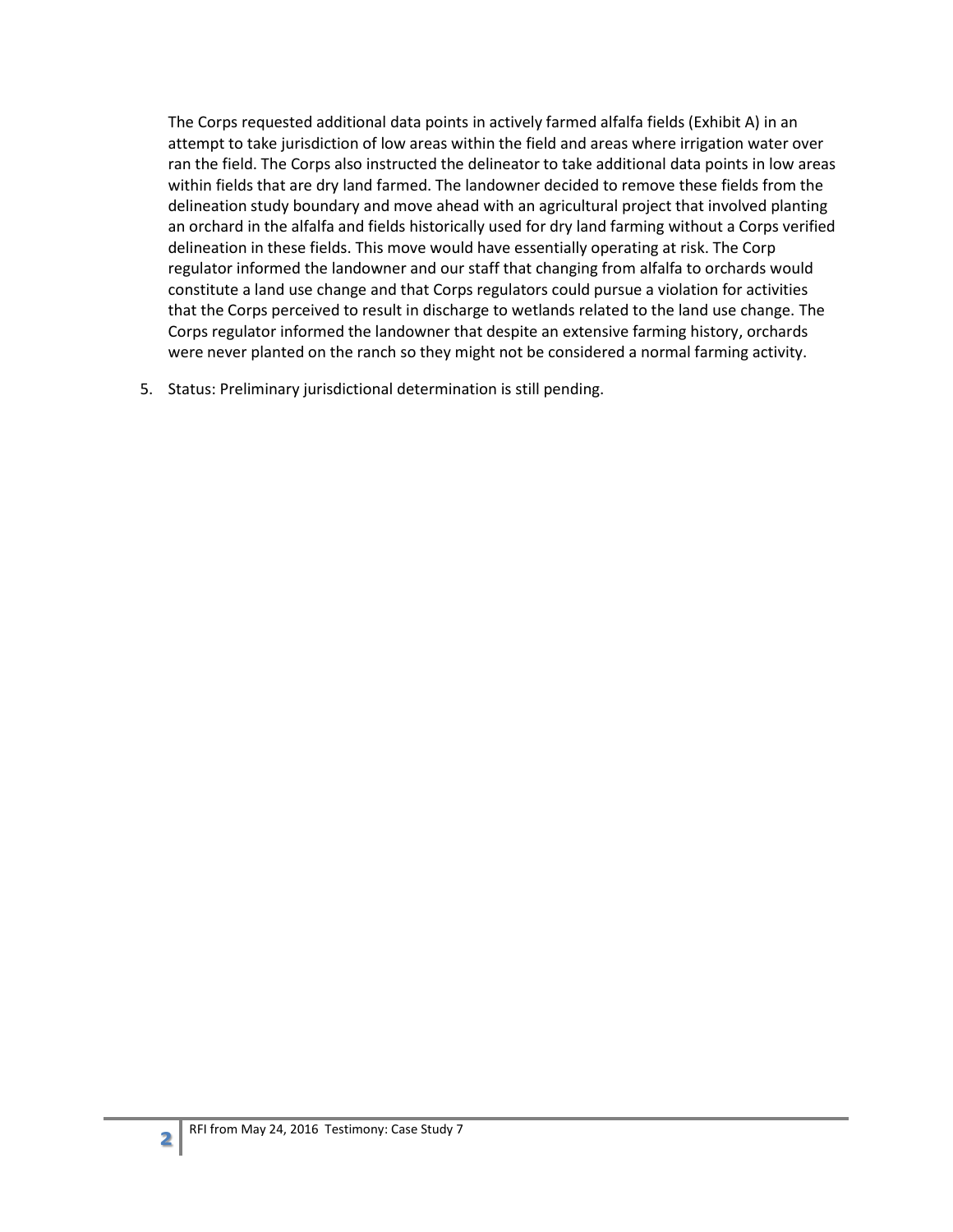## Exhibit A